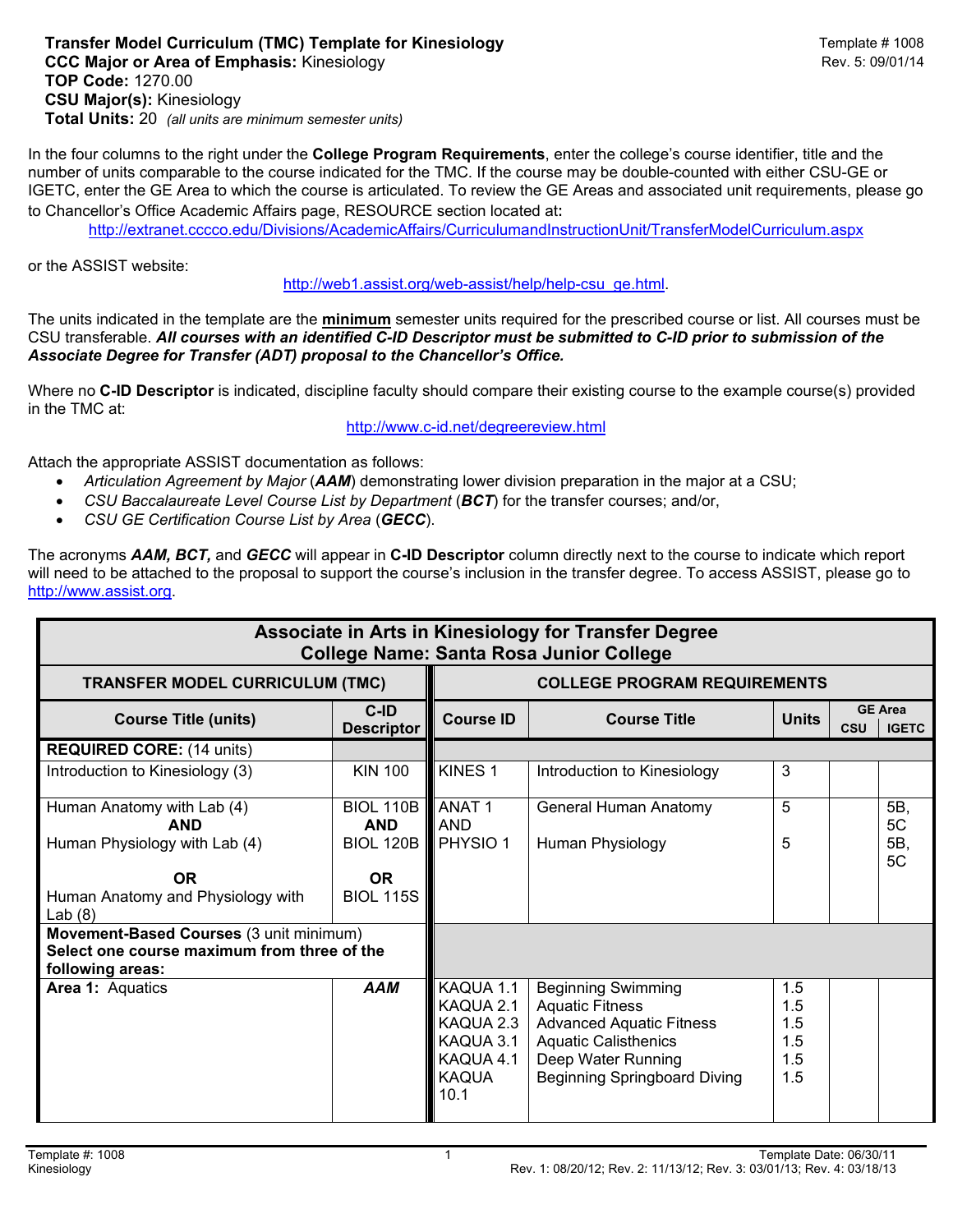|                    |            | KAQUA                      | Intermediate Springbaord Diving                       | 1.5 |  |
|--------------------|------------|----------------------------|-------------------------------------------------------|-----|--|
|                    |            | 10.2<br>KAQUA<br>12.1      | <b>Beginning Water Polo</b>                           | 1.5 |  |
|                    |            | KAQUA<br>12.2              | Intermediate Water Polo                               | 1.5 |  |
| Area 2: Combatives | <b>AAM</b> | <b>KCOMB</b>               | Tai Chi Chen Style                                    | 1.5 |  |
|                    |            | 1.1<br><b>KCOMB</b><br>2.1 | Beginning Judo                                        | 1   |  |
|                    |            | <b>KCOMB</b><br>2.2        | Intermediate Judo                                     | 1   |  |
|                    |            | <b>KCOMB</b><br>2.3        | Advanced Judo                                         | 1   |  |
|                    |            | <b>KCOMB</b><br>3.1        | <b>Beginning Karate</b>                               | 1.5 |  |
|                    |            | <b>KCOMB</b><br>3.2        | Intermediate Karate                                   | 1.5 |  |
|                    |            | <b>KCOMB</b><br>4.1        | <b>Beginning Boxing</b>                               | 1.5 |  |
|                    |            | <b>KCOMB</b><br>4.2        | Intermediate Boxing                                   | 1.5 |  |
|                    |            | <b>KCOMB</b><br>5.1        | <b>Beginning Foil Fencing</b>                         | 1.5 |  |
|                    |            | <b>KCOMB</b><br>5.2        | Intermediate Foil Fencing                             | 1.5 |  |
|                    |            | KCOMB<br>6.1               | <b>Beginning Sabre Fencing</b>                        | 1.5 |  |
|                    |            | <b>KCOMB</b><br>6.2        | Intermediate Foil Fencing                             | 1.5 |  |
|                    |            | <b>KCOMB</b><br>7.1        | <b>Beginning Epee Fencing</b>                         | 1.5 |  |
|                    |            | <b>KCOMB</b><br>7.2        | Intermediate Epee Fencing                             | 1.5 |  |
| Area 3: Dance      | <b>AAM</b> | <b>DANCE</b><br>10.1       | Introduction to Dance Movement                        | 1.5 |  |
|                    |            | <b>DANCE</b><br>10.2       | Introduction to Dance Genres:<br>Ballet, Modern, Jazz | 1.5 |  |
|                    |            | <b>DANCE</b><br>11.1       | <b>Ballet I</b>                                       | 1.5 |  |
|                    |            | <b>DANCE</b><br>11.2       | <b>Ballet II</b>                                      | 1.5 |  |
|                    |            | <b>DANCE</b><br>11.3       | <b>Ballet III</b>                                     | 1.5 |  |
|                    |            | <b>DANCE</b><br>11.4       | <b>Ballet IV</b>                                      | 1.5 |  |
|                    |            | <b>DANCE</b><br>13.1       | Jazz Dance I                                          | 1.5 |  |
|                    |            | <b>DANCE</b><br>13.2       | Jazz Dance II                                         | 1.5 |  |
|                    |            | DANCE<br>13.3              | Jazz Dance III                                        | 1.5 |  |
|                    |            | <b>DANCE</b><br>13.4       | Jazz Dance IV                                         | 1.5 |  |
|                    |            | <b>DANCE</b><br>14.1       | Contemporary Dance I                                  | 1.5 |  |
|                    |            | <b>DANCE</b><br>14.2       | Contemporary Dance II                                 | 1.5 |  |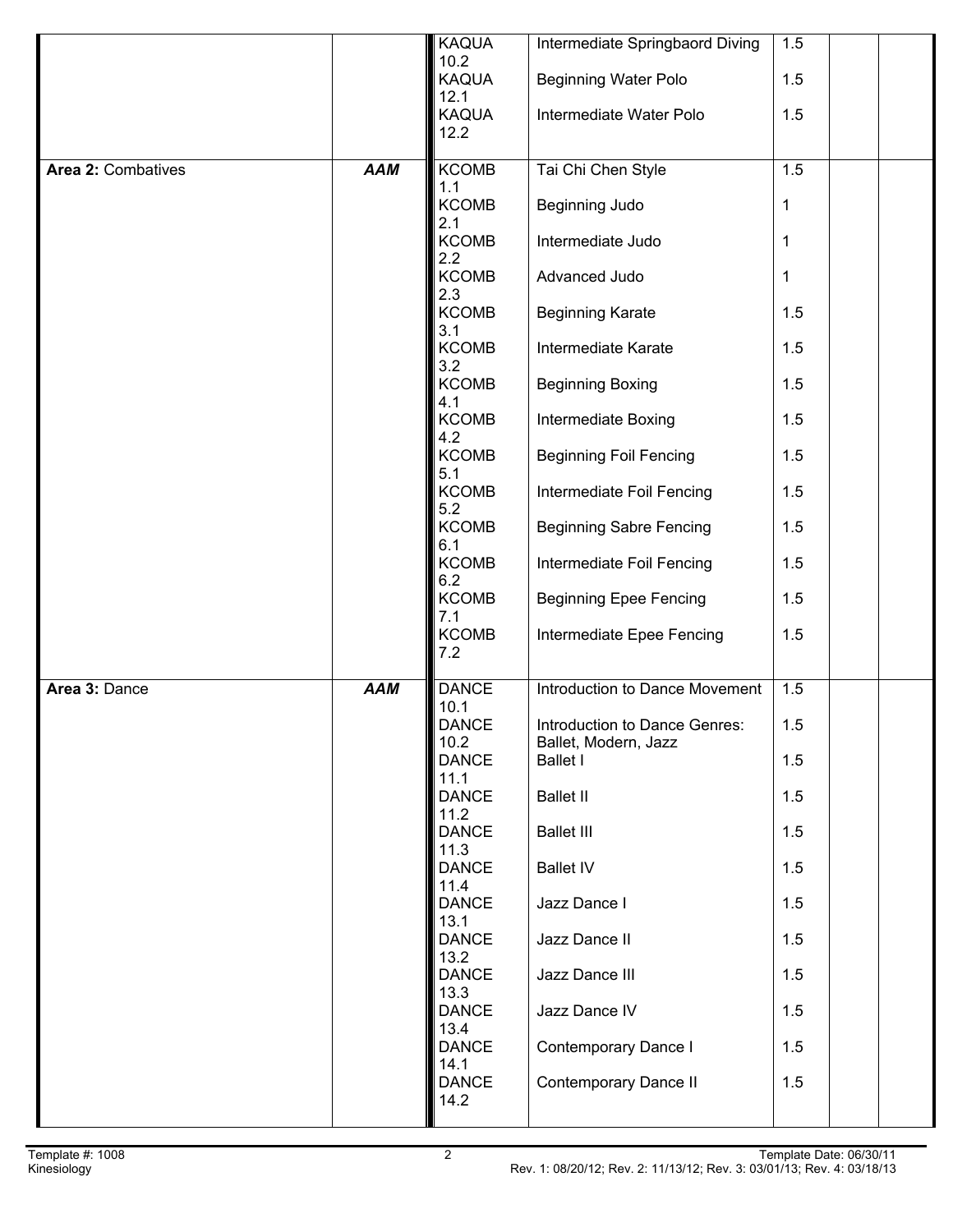|                           |            | <b>DANCE</b>                | Modern Dance I                                                    | 1.5        |
|---------------------------|------------|-----------------------------|-------------------------------------------------------------------|------------|
|                           |            | 16.1                        |                                                                   |            |
|                           |            | <b>DANCE</b>                | Modern Dance II                                                   | 1.5        |
|                           |            | 16.2                        |                                                                   |            |
|                           |            | <b>DANCE</b>                | Modern Dance III                                                  | 1.5        |
|                           |            | 16.3                        |                                                                   |            |
|                           |            | <b>DANCE</b>                | Modern Dance IV                                                   | 1.5        |
|                           |            | 16.4<br><b>DANCE</b>        | Hip Hop/Funk I                                                    | 1.5        |
|                           |            | 21.1                        |                                                                   |            |
|                           |            | <b>DANCE</b>                | Hip Hop/Funk II                                                   | 1.5        |
|                           |            | 21.2                        |                                                                   |            |
|                           |            | <b>DANCE</b>                | Hip Hop/Funk III                                                  | 1.5        |
|                           |            | 21.3                        |                                                                   |            |
|                           |            | <b>DANCE</b>                | Hip Hop/Funk IV                                                   | 1.5        |
|                           |            | 21.4                        |                                                                   |            |
|                           |            | <b>DANCE</b>                | <b>Ballroom Dance I</b>                                           | 1.0        |
|                           |            | 37.1                        |                                                                   |            |
|                           |            | DANCE 40                    | Introduction to Folk Dance                                        | 1.0        |
|                           |            | <b>DANCE</b>                | Latin Dance I                                                     | 1.0        |
|                           |            | 88.1                        |                                                                   |            |
|                           |            | <b>DANCE</b>                | Latin Dance II                                                    | 1.0        |
|                           |            | 88.2                        |                                                                   |            |
|                           |            | <b>DANCE</b>                | Latin Dance III                                                   | 1.0        |
| Area 4: Fitness           | <b>AAM</b> | 88.3<br><b>KFIT 1.1</b>     |                                                                   |            |
|                           |            | <b>KFIT 1.2</b>             | <b>Beginning Aerobic Dance</b><br>Intermediate Aerobic Dance      | 1.5<br>1.5 |
|                           |            | <b>KFIT 2.1</b>             | <b>Beginning Step Aerobics</b>                                    | 1.5        |
|                           |            | <b>KFIT 2.2</b>             | Intermediate Step Aerobics                                        | 1.5        |
|                           |            | <b>KFIT 3.1</b>             | <b>Beginning Body Conditioning</b>                                | 1.5        |
|                           |            | <b>KFIT 3.2</b>             | Intermediate Body Conditioning                                    | 1.5        |
|                           |            | <b>KFIT 3.3</b>             | <b>Advanced Body Conditioning</b>                                 | 1.5        |
|                           |            | <b>KFIT 4.1</b>             | <b>Body Mechanics</b>                                             | 1.5        |
|                           |            | KFIT <sub>5</sub>           | <b>Introduction Pilates Mat</b>                                   | 1.5        |
|                           |            | <b>KFIT 5.1</b>             | <b>Beginning Pilates Mat</b>                                      | 1.5        |
|                           |            | <b>KFIT 5.2</b>             | Intermediate Pilates Mat                                          | 1.5        |
|                           |            | <b>KFIT 5.3</b>             | <b>Advanced Pilates Mat</b>                                       | 1.5        |
|                           |            | KFIT <sub>6</sub>           | Introduction to Yoga                                              | 1.5        |
|                           |            | KFIT <sub>6.1</sub>         | Beginning Yoga                                                    | 1.5        |
|                           |            | KFIT <sub>6.2</sub>         | Intermediate Yoga                                                 | 1.5        |
|                           |            | KFIT <sub>6.3</sub>         | <b>Advanced Yoga</b>                                              | 1.5        |
|                           |            | <b>KFIT 7.1</b>             | <b>Beginning Circuit Training</b>                                 | 1.5        |
|                           |            | KFIT 7.2                    | <b>Circuit Training Intermediate</b>                              | 1.5        |
|                           |            | KFIT <sub>8</sub>           | Introduction to Weight Lifting<br><b>Beginning Weight Lifting</b> | 1.5        |
|                           |            | <b>KFIT 8.1</b><br>KFIT 8.2 | Intermediate Weight Lifting                                       | 1.5<br>1.5 |
|                           |            | <b>KFIT 10.1</b>            | <b>Resistance Training</b>                                        | 1.5        |
|                           |            | <b>KFIT 11.1</b>            | Periodized Weight Training                                        | 1.5        |
|                           |            | <b>KFIT 12.1</b>            | <b>Power Lifiting</b>                                             | 1.5        |
|                           |            | <b>KFIT 17.1</b>            | Interval Training                                                 | 1.5        |
|                           |            | <b>KFIT 20.1</b>            | <b>ZUMBA</b>                                                      | 1.5        |
|                           |            | <b>KFIT 21.1</b>            | Cardio Kickboxing                                                 | 1.5        |
|                           |            | <b>KFIT 25.1</b>            | Vinyasa Flow Yoga                                                 | 1.5        |
|                           |            | <b>KFIT 26.1</b>            | Gentle Yoga                                                       | 1.5        |
|                           |            | <b>KFIT 30.1</b>            | <b>Stability Ball Training</b>                                    | 1.5        |
|                           |            | <b>KFIT 31.1</b>            | Pilates Yoga Fusion                                               | 1.5        |
|                           |            | <b>KFIT 32.1</b>            | <b>Beginning Barre Fitness</b>                                    | 1.5        |
|                           |            | <b>KFIT 35.1</b>            | <b>Walking for Fitness</b>                                        | 1.5        |
|                           |            | <b>KFIT 36.1</b>            | Jogging for Fitness                                               | 1.5        |
| Area 5: Individual Sports | <b>AAM</b> | KINDV 1.1                   | <b>Beginning Wrestling</b>                                        | 1.5        |
|                           |            | KINDV 1.3                   | <b>Advanced Wrestling</b>                                         | 1.5        |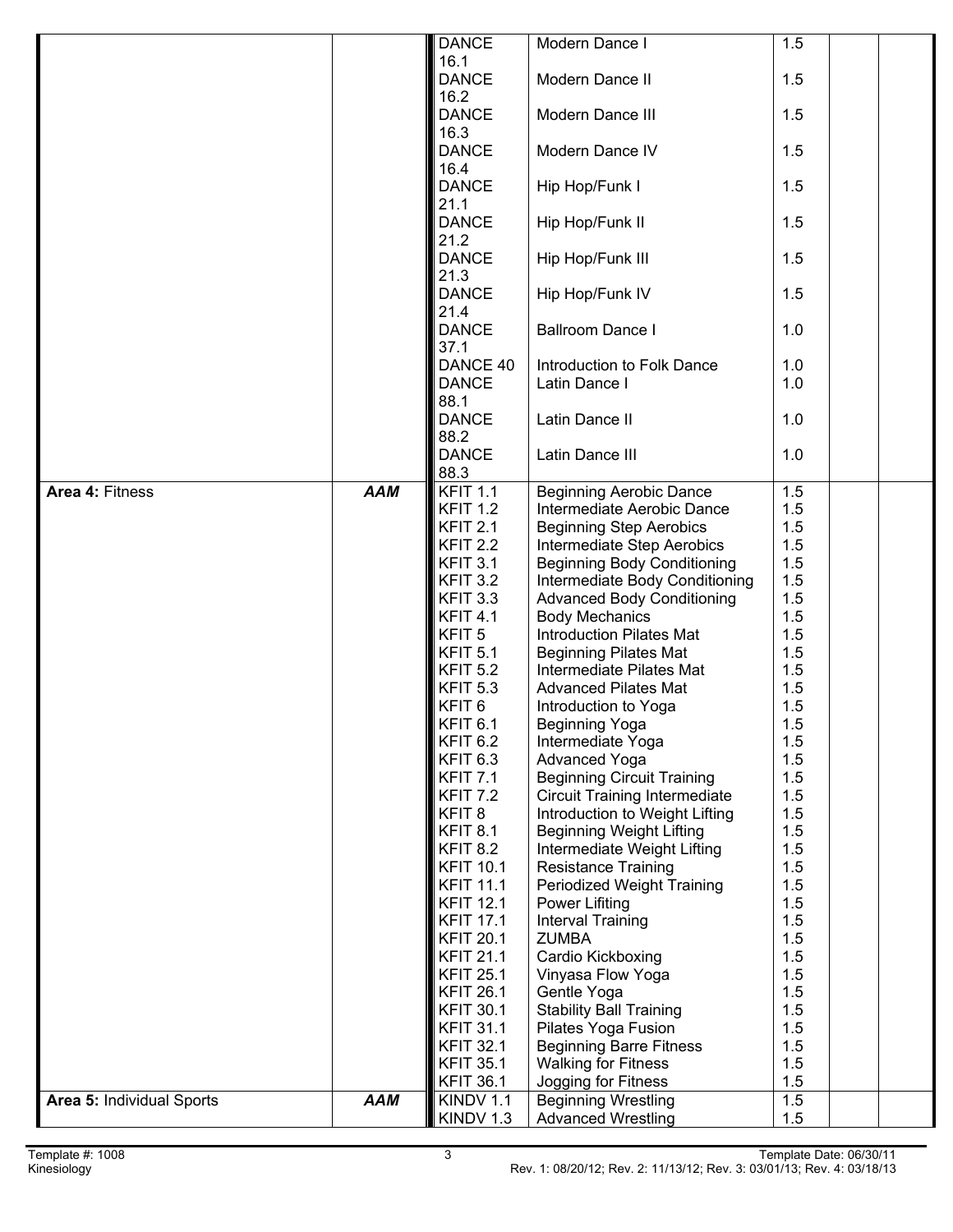|                                               |                 | KINDV 2.1                                         | <b>Beginning Badminton</b>               | 1.5            |                                    |           |
|-----------------------------------------------|-----------------|---------------------------------------------------|------------------------------------------|----------------|------------------------------------|-----------|
|                                               |                 | KINDV 2.2                                         | Intermediate Badminton                   | 1.5            |                                    |           |
|                                               |                 | KINDV 2.3                                         | <b>Advanced Badminton</b>                | 1.5            |                                    |           |
|                                               |                 | KINDV 3.1                                         | <b>Beginning Golf</b>                    | 1.5            |                                    |           |
|                                               |                 | KINDV 3.2                                         | Intermediate Golf                        | 1.5            |                                    |           |
|                                               |                 | KINDV 3.3                                         | <b>Advanced Golf</b>                     | 1              |                                    |           |
|                                               |                 | KINDV 4.1                                         | <b>Beginning Tennis</b>                  | 1.5            |                                    |           |
|                                               |                 | KINDV 4.2                                         | Intermediate Tennis                      | 1.5            |                                    |           |
|                                               |                 | KINDV 4.3                                         | <b>Advanced Tennis</b>                   | 1.5            |                                    |           |
|                                               |                 | KINDV 5.1                                         | Beginning Track & Field                  |                |                                    |           |
|                                               |                 | KINDV 5.2                                         | Intermediate Track & Field               |                |                                    |           |
|                                               |                 | KINDV 5.3                                         | <b>Advanced Track &amp; Field</b>        | 1.5            |                                    |           |
|                                               |                 |                                                   |                                          |                |                                    |           |
| Area 6: Team Sports                           | <b>AAM</b>      | KTEAM 1.1                                         | <b>Football Passing Game</b>             | 1              |                                    |           |
|                                               |                 | KTEAM 2.1                                         | <b>Touch Football</b>                    | $\mathbf 1$    |                                    |           |
|                                               |                 | KTEAM 3.1                                         | <b>Beginning Baseball</b>                | 1              |                                    |           |
|                                               |                 | KTEAM 3.2                                         | Intermediate Baseball                    |                |                                    |           |
|                                               |                 | KTEAM 4.1                                         | <b>Beginning Basketball</b>              | 1.5            |                                    |           |
|                                               |                 | KTEAM 4.2                                         | Intermediate Basketball                  | 1.5            |                                    |           |
|                                               |                 | KTEAM 4.3                                         | <b>Advanced Basketball</b>               | 1.5            |                                    |           |
|                                               |                 | KTEAM 5.1                                         | Softball                                 | 1              |                                    |           |
|                                               |                 | KTEAM 6.1                                         | <b>Beginning Soccer</b>                  | 1.5            |                                    |           |
|                                               |                 | KTEAM 6.2                                         | Intermediate Soccer                      | 1.5            |                                    |           |
|                                               |                 | KTEAM 7.1                                         | <b>Indoor Soccer</b>                     | 1.5            |                                    |           |
|                                               |                 | KTEAM 8.1                                         |                                          | 1.5            |                                    |           |
|                                               |                 |                                                   | <b>Beginning Volleyball</b>              | 1.5            |                                    |           |
|                                               |                 | KTEAM 8.2                                         | Intermediate Volleyball                  |                |                                    |           |
|                                               |                 | KTEAM 8.3                                         | Advanced Volleyball                      | 1.5            |                                    |           |
|                                               |                 | KTEAM 9.1                                         | <b>Beginning Outdoor Volleyball</b>      | 1              |                                    |           |
| LIST A: Select two (6 units)                  |                 |                                                   |                                          |                |                                    |           |
| Introduction to Statistics (3)                | <b>MATH 110</b> | MATH 15                                           | <b>Elementary Statistics</b>             | 4.0            |                                    | 2A        |
| <b>OR</b>                                     | <b>OR</b>       |                                                   |                                          |                |                                    |           |
| Introduction to Statistics in Sociology (3)   | <b>SOCI 125</b> |                                                   |                                          |                |                                    |           |
| Human Biology (4)                             | <b>AAM</b>      | <b>BIO 10</b>                                     | Introduction to Principles of<br>Biology | 4.0            | B <sub>2</sub> ,<br>B <sub>3</sub> | 5B,<br>5C |
| Survey of General, Organic, and               | <b>AAM</b>      |                                                   |                                          |                |                                    |           |
| <b>Biological Chemistry (5)</b>               |                 |                                                   |                                          |                |                                    |           |
| 0R                                            | <b>OR</b>       |                                                   |                                          |                |                                    |           |
| <b>General Chemistry for Science Majors I</b> | <b>CHEM 110</b> | CHEM 3A                                           | <b>General Chemistry Part 1:</b>         | 3              |                                    | 5A,       |
| with Lab $(5)$                                |                 |                                                   | Lecture                                  |                |                                    | 5C        |
|                                               |                 | <b>CHEM 3AL</b>                                   | General Chemistry Part 1: Lab            | $\overline{2}$ |                                    |           |
|                                               |                 |                                                   |                                          |                |                                    |           |
| Algebra/Trigonometry-Based Physics A          | <b>PHYS 105</b> | PHYS <sub>20</sub>                                | General Physics (Part 1)                 | 3              |                                    | 5A,       |
| (4)                                           |                 | <b>AND</b>                                        |                                          |                |                                    |           |
| <b>OR</b>                                     | <b>OR</b>       | PHYS <sub>20L</sub>                               | <b>General Physics Lab</b>               | 1              |                                    | 5C        |
| <b>Calculus-Based Physics for Scientists</b>  | <b>PHYS 205</b> | <b>OR</b>                                         | <b>OR</b>                                |                |                                    |           |
| and Engineers: A (4)                          |                 | PHYS <sub>40</sub>                                | <b>Classical Mechanics for</b>           | 5              |                                    | 5A,       |
|                                               |                 |                                                   | <b>Scientists and Engineers</b>          |                |                                    | 5C        |
| First Aid and CPR (3)                         | <b>KIN 101</b>  |                                                   |                                          |                |                                    |           |
|                                               |                 |                                                   |                                          |                |                                    |           |
|                                               |                 |                                                   |                                          | $24 -$         |                                    |           |
| <b>Total Units for the Major:</b>             | 20              |                                                   | <b>Total Units for the Major:</b>        | 27.5           |                                    |           |
|                                               |                 |                                                   | Total Units that may be double-counted   |                |                                    |           |
|                                               |                 | The transfer GE Area limits must not be exceeded) |                                          |                |                                    | $7 - 10$  |
|                                               |                 | <b>General Education (CSU-GE or IGETC) Units</b>  |                                          |                | 39                                 | 37        |
|                                               |                 | Elective (CSU Transferable) Units                 |                                          |                |                                    | $4 - 9$   |
|                                               |                 |                                                   |                                          |                |                                    |           |